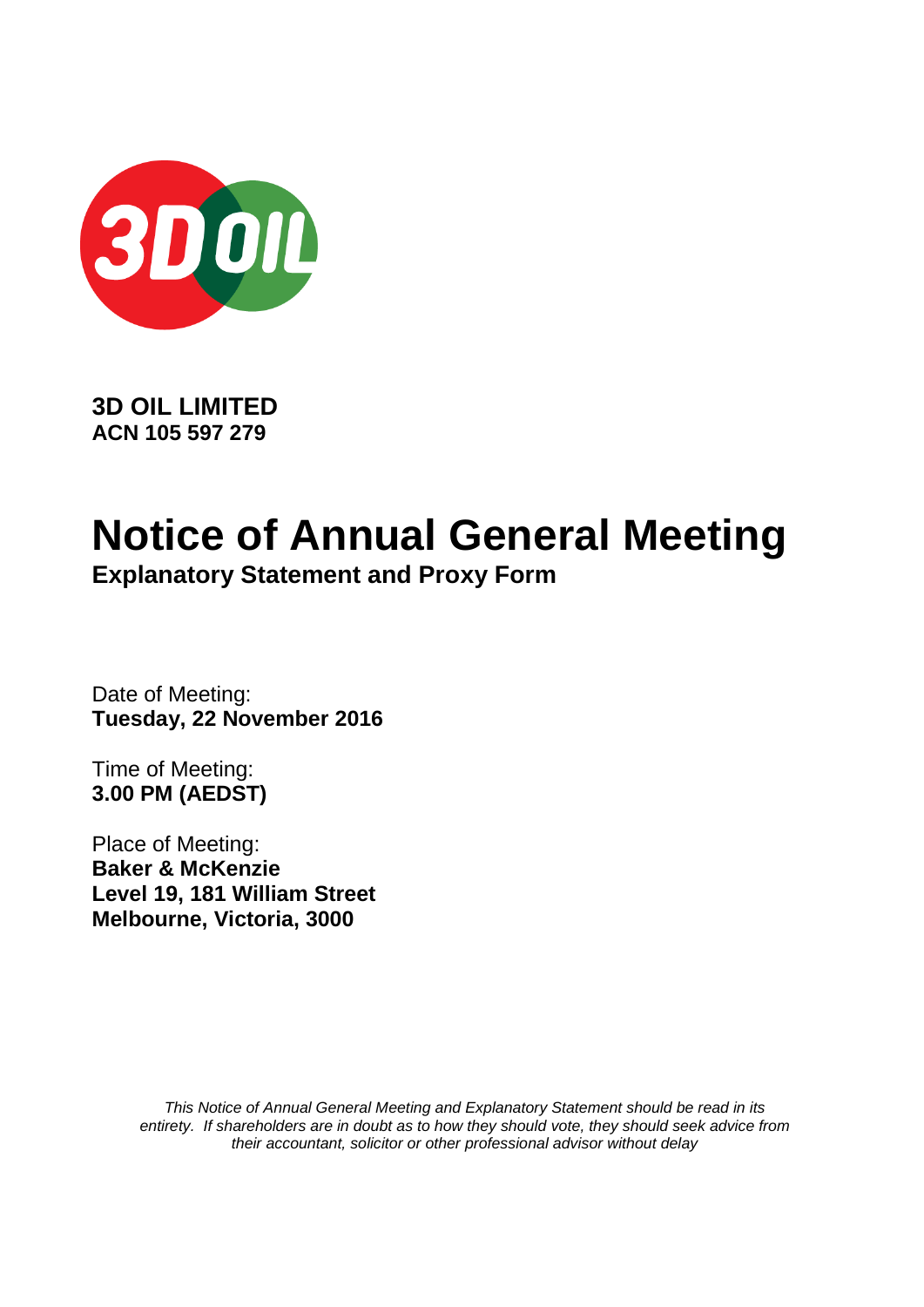## **3D OIL LIMITED**

**ACN 105 597 279**

**Registered office: Level 18, 41 Exhibition Street, Melbourne, Victoria 3000**

### **NOTICE OF ANNUAL GENERAL MEETING**

**Notice is given that the Annual General Meeting of Members of 3D Oil Limited (the "Company") will be held at the offices of Baker & McKenzie, Level 19, 181 William Street, Melbourne, Victoria, 3000 at 3.00pm (AEDST) on Tuesday, 22 November 2016.**

## **AGENDA**

The Explanatory Statement and proxy form which accompany and form part of this Notice, describe in more detail the matters to be considered. Please consider this Notice, the Explanatory Statement and the proxy form in their entirety.

#### **ORDINARY BUSINESS**

#### **Receipt and consideration of Accounts & Reports**

To receive and consider the financial report of the Company and the related reports of the Directors (including the Remuneration Report) and auditors for the year ended 30 June 2016.

*Note: Except for as set out in Resolution 1, there is no requirement for shareholders to approve these reports. Accordingly no resolution will be put to shareholders on this item of business.*

#### **Resolution 1: Adoption of Remuneration Report**

To consider and, if thought fit, to pass the following resolution as an ordinary resolution:

*"That for the purpose of section 250R(2) of the Corporations Act 2001 and for all other purposes, the Remuneration Report (included in the Directors' report) for the financial year ended 30 June 2016 be adopted."*

#### **Resolution 2: Election of Mr Ian Tchacos as a Director of the Company**

To consider and, if thought fit, pass the following resolution as an ordinary resolution:

*"That Mr Ian Tchacos, having been appointed to the Board during the year, retires as a Director in accordance with the Constitution and having consented and being eligible for election, be elected as a Director."*

#### **Resolution 3: Re-election of Mr Leo De Maria as a Director of the Company**

To consider and, if thought fit, pass the following resolution as an ordinary resolution:

*"That Mr Leo De Maria, who retires by rotation as a Non-executive Director in accordance with the Constitution of the Company and being eligible for re-election, be re-elected as a non-executive Director of the Company."*

#### **SPECIAL BUSINESS**

#### **Resolution 4: Approval of 10% Placement Facility**

To consider and, if thought fit, pass the following resolution as a special resolution:

*"That, pursuant to and in accordance with Listing Rule 7.1A and for all other purposes, Shareholders approve the issue of Equity Securities up to 10% of the issued capital of the Company (at the time of the issue) calculated in accordance with the formula prescribed in Listing Rule 7.1A.2 and on the terms and conditions in the Explanatory Statement"*

#### **BY ORDER OF THE BOARD**

uffreyal

**Melanie Leydin Company Secretary** Dated: 14 October 2016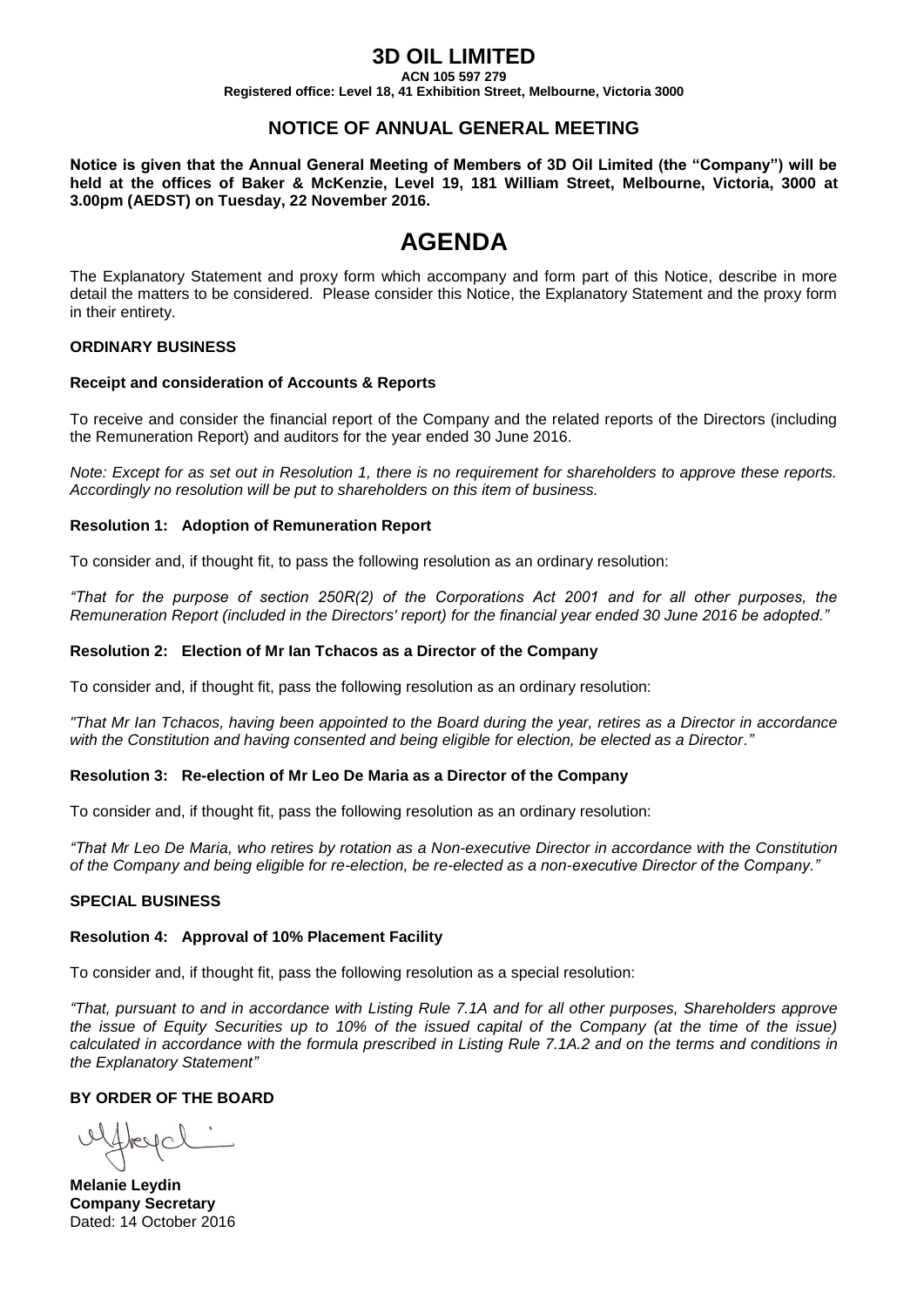#### **Notes**

- **1. Entire Notice:** The details of the resolutions contained in the Explanatory Notes accompanying this Notice of Meeting should be read together with, and form part of, this Notice of Meeting.
- **2. Record Date:** The Company has determined that for the purposes of the Annual General Meeting, shares will be taken to be held by the persons who are registered as holding the shares at 7.00pm, 48 hours before the date of the Annual General Meeting will be taken, for the purposes of the Meeting, to be held by the persons who held them at that time. Only those persons will be entitled to vote at the Annual General Meeting and transfers registered after that time will be disregarded in determining entitlements to attend and vote at the Annual General Meeting.

#### **3. Proxies**

- a. Votes at the Annual General Meeting may be given personally or by proxy, attorney or representative.
- b. Each shareholder has a right to appoint one or two proxies.
- c. A proxy need not be a shareholder of the Company.
- d. If a shareholder is a company it must execute under its common seal or otherwise in accordance with it constitution.
- e. Where a shareholder is entitled to cast two or more votes, the shareholder may appoint two proxies and may specify the proportion of number of votes each proxy is appointed to exercise.
- f. If a shareholder appoints two proxies, and the appointment does not specify the proportion or number of the shareholder's votes, each proxy may exercise half of the votes. If a shareholder appoints two proxies, neither proxy may vote on a show of hands.
- g. A proxy must be signed by the shareholder or his or her attorney who has not received any notice of revocation of the authority. Proxies given by corporations must be signed in accordance with corporation's constitution and Corporations Act.
- h. To be effective, proxy forms must be received by the Company's share registry (Computershare Limited) no later than 48 hours before the commencement of the Annual General Meeting, this is no later than 3.00pm (AEDST) Melbourne time on Sunday, 20 November 2016. Any proxy received after that time will not be valid for the scheduled meeting.

#### **4. Corporate Representative**

Any corporate shareholder who has appointed a person to act as its corporate representative at the Meeting should provide that person with a certificate or letter executed in accordance with the Corporations Act authorising him or her to act as that company's representative. The authority may be sent to the Company and/or registry in advance of the Meeting or handed in at the Meeting when registering as a corporate representative.

#### **5. Voting Exclusion Statement:**

#### **Resolution 1**

The Company will disregard any votes cast on this resolution (in any capacity) by or on behalf of a member of the Key Management Personnel (being those persons described as such in the Remuneration Report) or a closely related party of such a member unless the vote cast as proxy for a person entitled to vote in accordance with a direction on the proxy form.

Any undirected proxies held by Directors or other Key Management Personnel or their closely related parties for the purposes of Resolution 1 (excluding the Chairman) will not be voted on Resolution 1. Accordingly, if you intend to appoint a member of Key Management Personnel as your proxy, please ensure that you direct them how to vote. If you intend to appoint the Chairman of the meeting as your proxy, you can direct him to vote by marking the box for Resolution 1. By marking the Chairman's box on the proxy form you acknowledge that the Chairman of the meeting will vote in favour of this item of business as your proxy. The Chairman will vote undirected proxies in favour of Resolution 1.

#### **Resolution 2**

There are no voting exclusions on this resolution.

#### **Resolution 3**

There are no voting exclusions on this resolution.

#### **Resolution 4**

The Company will disregard any votes cast on Resolution 4 by any person who may participate in the proposed issue or any person who might obtain a benefit, except a benefit solely in the capacity of a holder of ordinary shares, and any associate of such person.

#### **6. Enquiries**

Shareholders are invited to contact the Company Secretary, Melanie Leydin on (03) 9692 7222 if they have any queries in respect of the matters set out in these documents.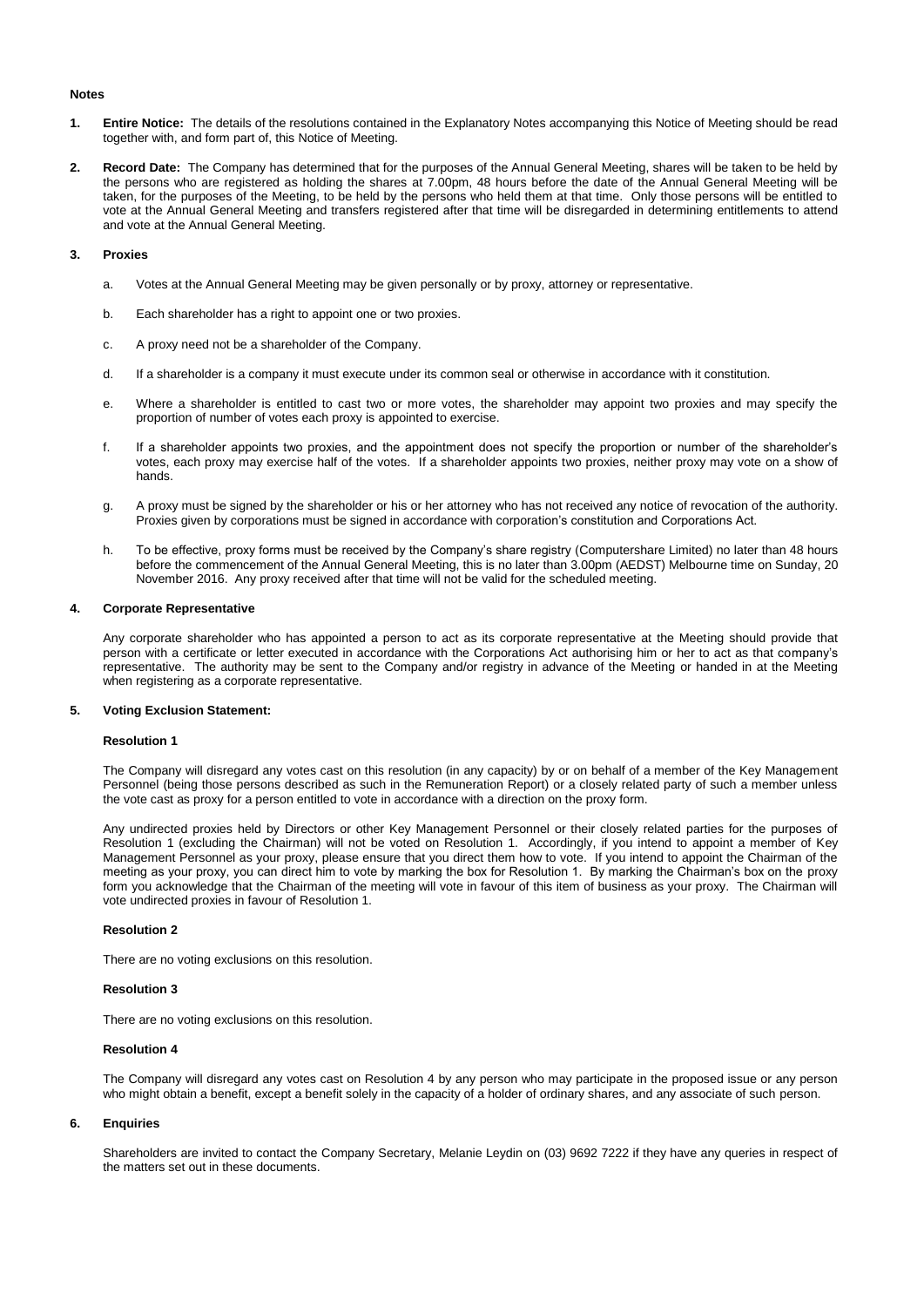## **EXPLANATORY MEMORANDUM**

#### **Receipt and consideration of Accounts & Reports**

A copy of the Annual Report for the financial year ending 30 June 2016 (which incorporates the Company's financial report, reports of the Directors (including the Remuneration Report) and the auditors) is not enclosed as there is no longer a requirement for the Company to incur the printing and distribution costs associated with doing so for all shareholders. You may obtain a copy free of charge in hard copy form by contacting the Company by phone at (03) 9650 9866, and you may request that this occurs on a standing basis for future years. Alternatively you may access the annual report at the Company's website: www.3doil.com.au or via the Company's announcement platform on ASX. Except for as set out in Resolution 1, no resolution is required on these reports.

#### **Resolution 1: Adoption of Remuneration Report**

#### *Background*

Section 250R(3) of the Corporations Act requires that a resolution to adopt the Remuneration Report must be put to the vote at the Annual General Meeting. The vote on this Resolution is advisory only and does not bind the Directors or the Company.

The Remuneration Report is set out in the Directors' Report in the Company's 2016 Annual Report. The Remuneration Report sets out the Company's remuneration arrangements for the Directors and senior management of the Company.

In accordance with Section 250SA of the Corporations Act 2001, Shareholders will be provided with a reasonable opportunity to ask questions concerning, or make comments on, the Remuneration Report at the Annual General Meeting.

The Corporations Act requires the Company to put a resolution to Shareholders that in accordance with Division 9 of Part 2G.2 of the Corporations Act, if twenty five (25%) per cent or more of votes that are cast are voted against the adoption of the Remuneration Report at two consecutive Annual General Meetings, Shareholders will be required to vote at the second of those Annual General Meetings on a resolution (a "spill resolution") that another meeting be held within 90 days at which all of the Company's Directors (other than the Managing Director) must go up for re-election.

It is noted that at the Company's last Annual General Meeting, the votes cast against the Remuneration Report represented less than twenty five (25%) per cent of the total votes cast and accordingly, a spill resolution will not under any circumstances be required for the Annual General Meeting.

The Directors will consider the outcome of the vote and comments made by Shareholders on the Remuneration Report at the Meeting when reviewing the Company's remuneration policies.

#### *Directors Recommendation*

Noting that each Director has a personal interest in their own remuneration from the Company (as such interests are described in the Remuneration Report) and, as described in the voting exclusions on this resolution (set out in the Notice of AGM), that each Director (or any Closely Related Party of a Director) is excluded from voting their shares on this resolution, the Directors unanimously recommend that shareholders vote in favour of Resolution 1 to adopt the Remuneration Report.

#### *Voting Exclusions*

The Company will disregard any votes cast on this resolution (in any capacity) by or on behalf of a member of the Key Management Personnel (being those persons described as such in the Remuneration Report) or a closely related party of such a member unless the vote cast as proxy for a person entitled to vote in accordance with a direction on the proxy form.

Any undirected proxies held by Directors or other Key Management Personnel or their closely related parties for the purposes of Resolution 1 (excluding the Chairman) will not be voted on Resolution 1. Accordingly, if you intend to appoint a member of Key Management Personnel as your proxy, please ensure that you direct them how to vote. The Chairman will vote undirected proxies in favour of Resolution 1.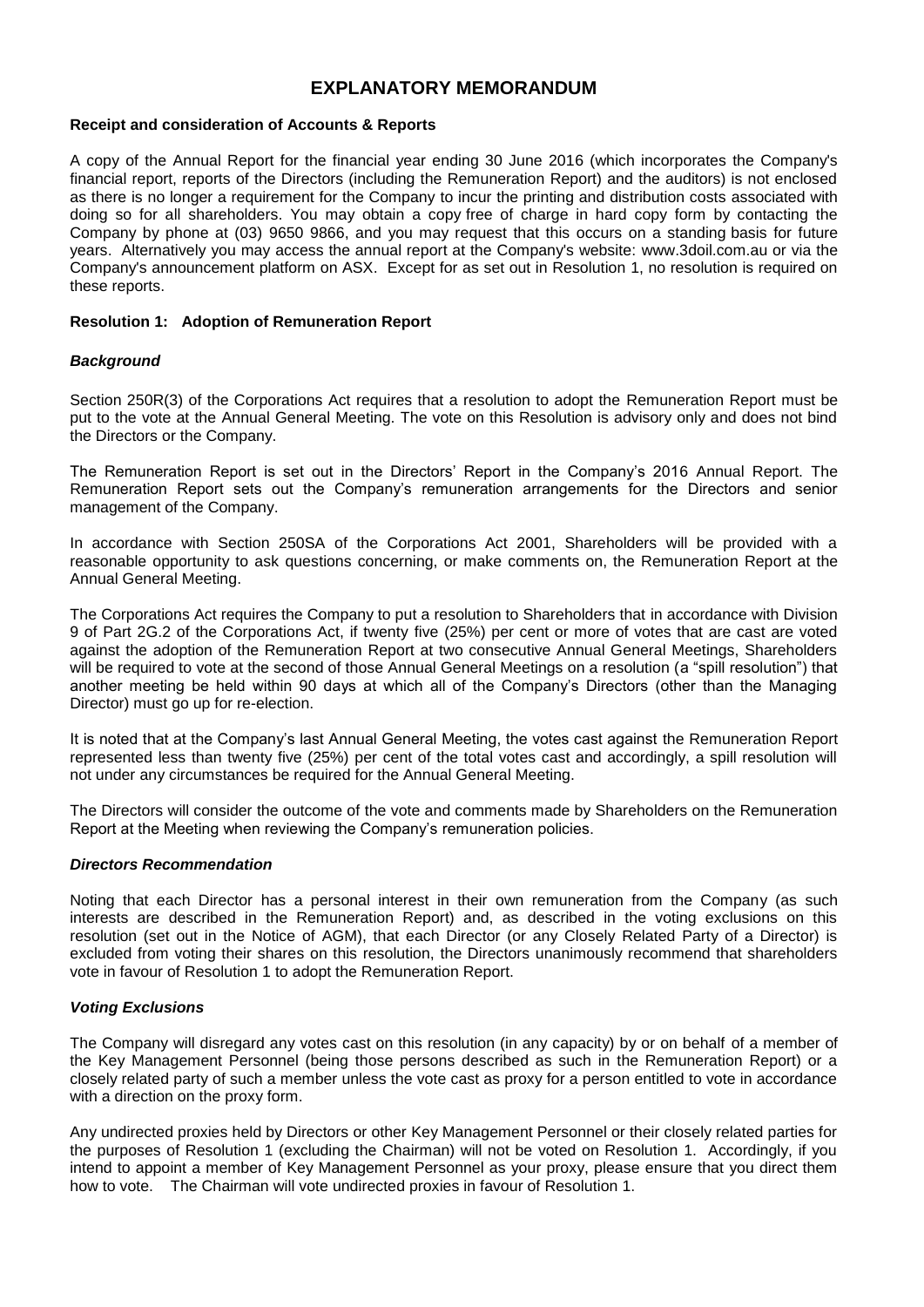#### **Resolution 2: Election of Mr Ian Tchacos as a Director of the Company**

#### *Background*

Mr Ian Tchacos was appointed as a director in October 2016 as a casual vacancy and is eligible for election.

Mr Tchacos is a long term board advisor of 3D Oil Limited. He is a Petroleum Engineer with over 30 years international experience in corporate development and strategy, mergers and acquisitions, petroleum exploration, development and production operations, commercial negotiation, oil and gas marketing and energy finance. He has a proven management track record in a range of international oil company environments. As Managing Director of Nexus Energy he was responsible for this company's development from an onshore micro cap explorer to an ASX top 200 offshore producer and operator.

#### *Directors Recommendation*

The Board (with Mr Tchacos abstaining), recommends that shareholders vote in favour of the election of Mr Tchacos. The Chairman of the meeting intends to vote undirected proxies in favour of Mr Tchacos' election.

#### *Voting Exclusions*

There are no voting exclusions on this resolution.

#### **Resolution 3: Re-election of Mr Leo De Maria as a Director of the Company**

#### *Background*

The Constitution of the Company requires that at every annual general meeting, one-third or the next highest number nearest one-third of the Directors, shall retire from office and provides that such Directors are eligible for re-election at the meeting. Mr Leo De Maria retires by rotation and, being eligible, offers himself for reelection. Mr De Maria is a Chartered Accountant and has been working in the FMCG industry for 6 years initially as a Financial Accountant, then as a Commercial Manager.

Mr De Maria has extensive experience across a multitude of areas within company management. Specifically, his core strengths lie within financial management, mergers and acquisitions, supply chain optimisation and risk management. He has worked within a "high turnover - low margin" FMCG environment with significant focus on the continuous improvement of the supply chain, and maintenance of low cost operations.

#### *Directors Recommendations*

In respect of Resolution 3, the Directors (excluding Mr Leo De Maria) recommend that shareholders vote in favour of the Resolution. The Chairman of the meeting intends to vote undirected proxies in favour of Mr De Maria's re-election.

#### *Voting Exclusions*

There are no voting exclusions on this resolution.

#### **Resolution 4: Approval of 10% Placement Facility**

#### *Background*

Listing Rule 7.1A enables eligible entities to issue Equity Securities up to 10% of its issued share capital through placements over a 12 month period after the Annual General Meeting ("10% Placement Facility"). The 10% Placement Facility is in addition to the Company's 15% placement capacity under Listing Rule 7.1.

An eligible entity for the purposes of Listing Rule 7.1A is an entity that is not included in the S&P/ASX 300 Index and has a market capitalisation of \$300 million or less. The Company is an eligible entity.

The Company is now seeking shareholder approval by way of a special resolution to have the ability to issue Equity Securities under the 10% Placement Facility.

The exact number of Equity Securities to be issued under the 10% Placement Facility will be determined in accordance with the formula prescribed in Listing Rule 7.1A.2 (see below).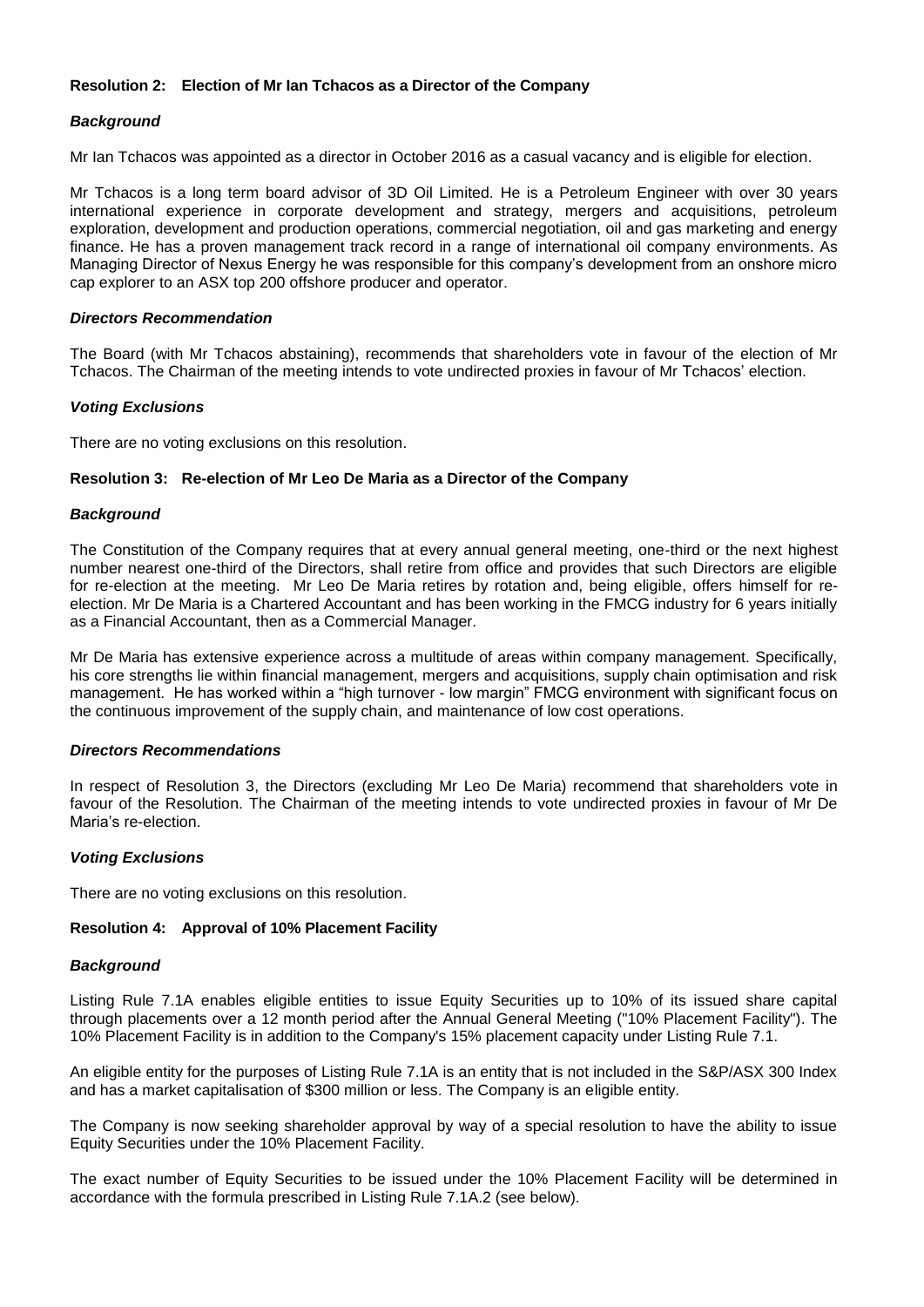The Company continues actively seeking to increase work on its current exploration assets and reviewing new potential projects and investments. Should the Company utilise the 10% Placement Facility, it intends to use the funds to acquire new resource assets or investments, to conduct further work on its current projects or to meet additional working capital requirements.

#### *Directors Recommendations*

The Directors of the Company believe that Resolution 4 is in the best interests of the Company and unanimously recommend that Shareholders vote in favour of this Resolution.

#### *Voting Exclusions*

The Company will disregard any votes cast on Resolution 4 by any person who may participate in the proposed issue or any person who might obtain a benefit, except a benefit solely in the capacity of a holder of ordinary shares, and any associate of such person.

#### **Description of Listing Rule 7.1A**

#### *(a) Shareholder approval*

The ability to issue Equity Securities under the 10% Placement Facility is subject to shareholder approval by way of a special resolution at an Annual General Meeting. This means it requires approval of 75% of the votes cast by shareholders present and eligible to vote (in person, by proxy, by attorney or, in the case of a corporate shareholder, by a corporate representative).

#### *(b) Equity Securities*

Any Equity Securities issued under the 10% Placement Facility must be in the same class as an existing quoted class of Equity Securities of the Company.

The Company, as at the date of the Notice, has on issue three classes of Equity Securities, Fully Paid Ordinary Shares, Unlisted Options and Unlisted Performance Rights.

#### *(c) Formula for calculating 10% Placement Facility*

Listing Rule 7.1A.2 provides that eligible entities which have obtained shareholder approval at an Annual General Meeting may issue or agree to issue, during the 12 month period after the date of the Annual General Meeting, a number of Equity Securities calculated in accordance with the following formula:

#### **(A x D)–E**

- **A** is the number of shares on issue 12 months before the date of issue or agreement:
	- (A) plus the number of fully paid shares issued in the 12 months under an exception in Listing Rule 7.2;
	- (B) plus the number of partly paid shares that became fully paid in the 12 months;
	- (C) plus the number of fully paid shares issued in the 12 months with approval of holders of shares under Listing Rules 7.1 and 7.4. This does not include an issue of fully paid shares under the entity's 15% placement capacity without shareholder approval;
	- (D) less the number of fully paid shares cancelled in the 12 months.

Note that A has the same meaning in Listing Rule 7.1 when calculating an entity's 15% placement capacity.

- **D** is 10%
- **E** is the number of Equity Securities issued or agreed to be issued under Listing Rule 7.1A.2 in the 12 months before the date of the issue or agreement to issue that are not issued with the approval of shareholders under Listing Rule 7.1 or 7.4.
- *(d) Listing Rule 7.1 and Listing Rule 7.1A*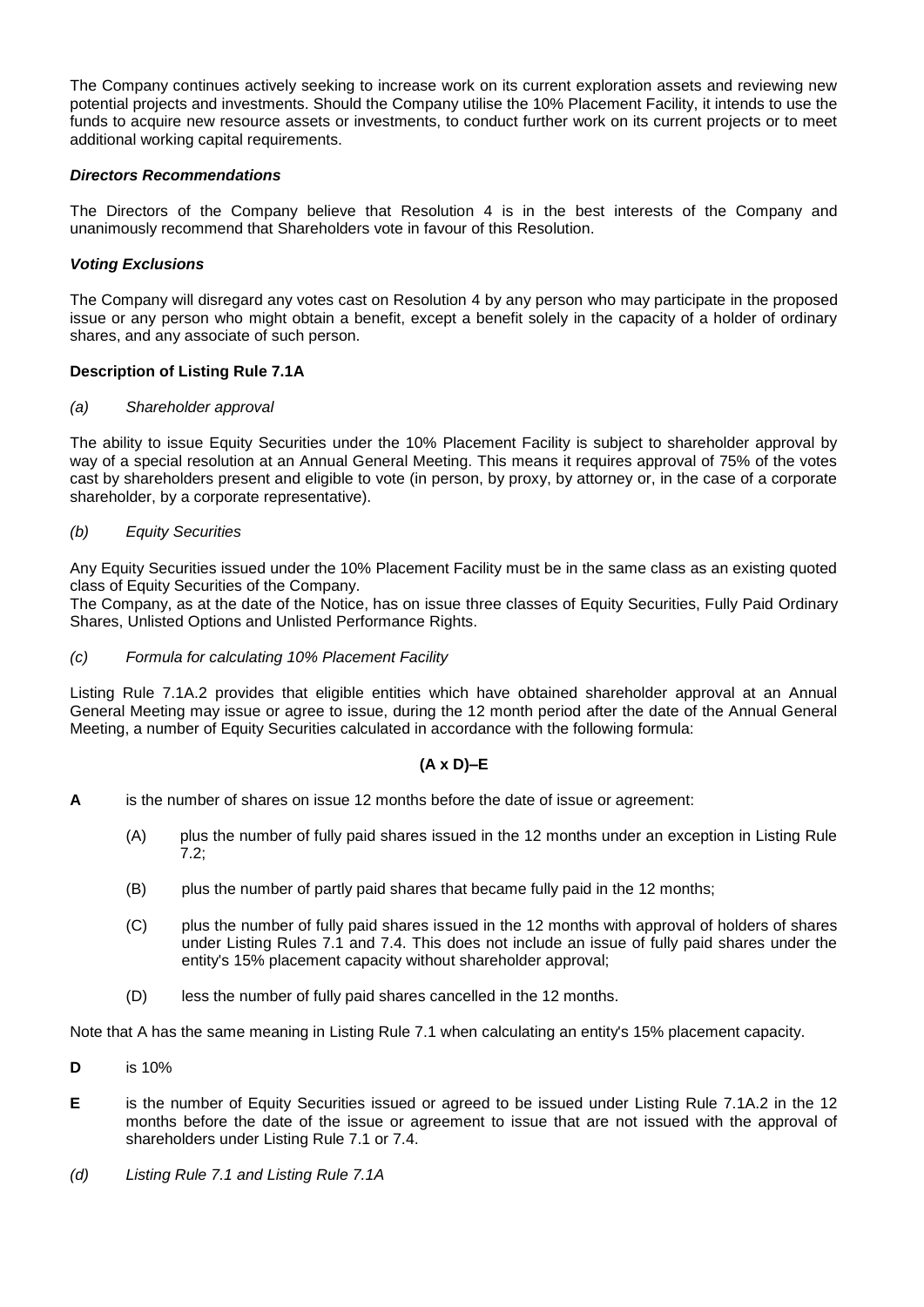The ability of an entity to issue Equity Securities under Listing Rule 7.1A is in addition to the entity's 15% placement capacity under Listing Rule 7.1.

At the date of this Notice, the Company has on issue 237,523,000 Shares and therefore has a capacity to issue:

- (i) 35,628,450 Equity Securities under Listing Rule 7.1; and
- (ii) subject to Shareholder approval being obtained under Resolution 4, 23,752,300 Equity Securities under Listing Rule 7.1A.

The actual number of Equity Securities that the Company will have capacity to issue under Listing Rule 7.1A will be calculated at the date of issue of the Equity Securities in accordance with the formula prescribed in Listing Rule 7.1A.2

#### *(e) Minimum Issue Price*

The issue price of Equity Securities issued under Listing Rule 7.1A must be not less than 75% of the VWAP of Equity Securities in the same class calculated over the 15 trading days immediately before:

- the date on which the price at which the Equity Securities are to be issued is agreed; or
- (ii) if the Equity Securities are not issued within 5 trading days of the date in paragraph (i) above, the date on which the Equity Securities are issued.

#### *(f) 10% Placement Period*

Shareholder approval of the 10% Placement Facility under Listing Rule 7.1A is valid from the date of the Annual General Meeting at which the approval is obtained and expires on the earlier to occur of:

- (i) the date that is 12 months after the date of the Annual General Meeting at which the approval is obtained; or
- (ii) the date of the approval by shareholders of a transaction under Listing Rules 11.1.2 (a significant change to the nature or scale of activities) or 11.2 (disposal of main undertaking),

#### (**10% Placement Period**).

#### **Listing Rule 7.1A**

The effect of Resolution 4 will be to allow the Directors to issue the Equity Securities under Listing Rule 7.1A during the 10% Placement Period without using the Company's 15% placement capacity under Listing Rule 7.1.

Resolution 4 is a special resolution and therefore requires approval of 75% of the votes cast by Shareholders present and eligible to vote (in person, by proxy, by attorney or, in the case of a corporate Shareholder, by a corporate representative).

#### **Specific information required by Listing Rule 7.3A**

Pursuant to and in accordance with Listing Rule 7.3A, information is provided in relation to the approval of the 10% Placement Facility as follows:

- (a) The Equity Securities will be issued at an issue price of not less than 75% of the VWAP for the Company's Equity Securities over the 15 trading days immediately before:
	- (i) the date on which the price at which the Equity Securities are to be issued is agreed; or
	- (ii) if the Equity Securities are not issued within 5 trading days of the date in paragraph (i) above, the date on which the Equity Securities are issued.
- (b) If Resolution 4 is approved by Shareholders and the Company issues Equity Securities under the 10% Placement Facility, the existing Shareholders' voting power in the Company will be diluted as shown in the below table. Shareholders may be exposed to economic risk and voting dilution, including the following:
	- (i) the market price for the Company's Equity Securities may be significantly lower on the date of the issue of the Equity Securities than on the date of the Annual General Meeting; and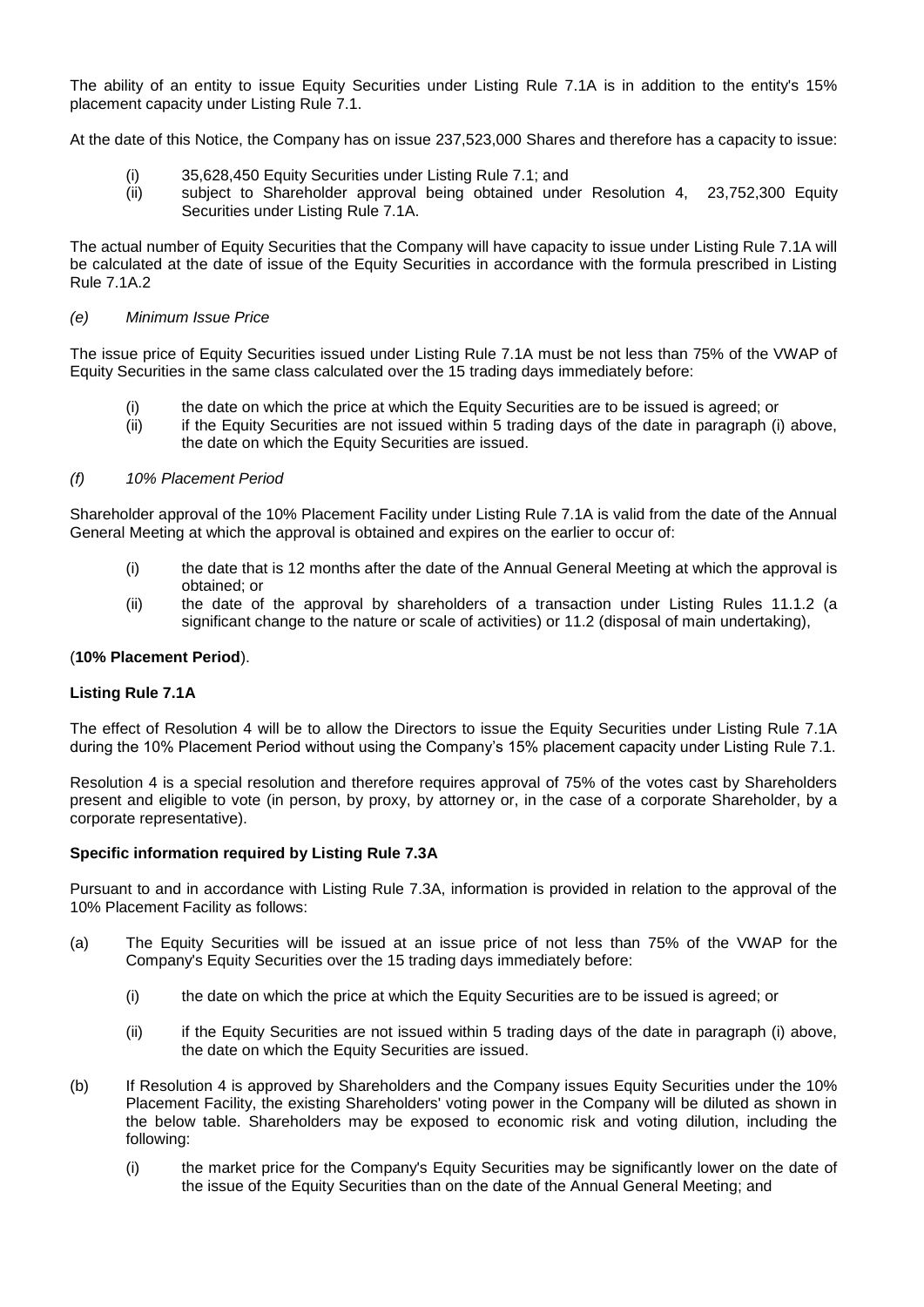(ii) the Equity Securities may be issued at a price that is at a discount to the market price for the Company's Equity Securities on the issue date or the Equity Securities are issued as part of consideration for the acquisition of a new asset,

which may have an effect on the amount of funds raised by the issue of the Equity Securities.

The below table shows the dilution of existing Shareholders on the basis of the current market price of Shares and the current number of ordinary securities for variable "A" calculated in accordance with the formula in Listing Rule 7.1A(2) as at the date of this Notice.

The table also shows:

- two examples where variable "A" has increased, by 50% and 100%. Variable "A" is based on the number of ordinary securities the Company has on issue. The number of ordinary securities on issue may increase as a result of issues of ordinary securities that do not require Shareholder approval (for example, a pro rata entitlements issue or scrip issued under a takeover offer) or future specific placements under Listing Rule 7.1 that are approved at a future Shareholders' meeting; and
- two examples of where the issue price of ordinary securities has decreased by 50% and increased by 100% as against the current market price.

|                                                                     |                                  | <b>Dilution</b>                                  |                               |                                            |  |
|---------------------------------------------------------------------|----------------------------------|--------------------------------------------------|-------------------------------|--------------------------------------------|--|
| Variable 'A' in Listing<br><b>Rule 7.1A.2</b>                       |                                  | \$0.017<br>50% decrease in<br><b>Issue Price</b> | \$0.033<br><b>Issue Price</b> | \$0.066<br>100% increase<br>in Issue Price |  |
| <b>Current Variable A</b><br>237,523,000 Shares                     | 10%<br>Voting<br><b>Dilution</b> | 23,752,300<br><b>Shares</b>                      | 23,752,300<br><b>Shares</b>   | 23,752,300<br><b>Shares</b>                |  |
|                                                                     | <b>Funds</b><br>raised           | \$403,789                                        | \$783,826                     | \$1,567,652                                |  |
| 50% increase in<br><b>current Variable A</b><br>356,284,500 Shares  | 10%<br>Voting<br><b>Dilution</b> | 35,628,450<br><b>Shares</b>                      | 35,628,450<br><b>Shares</b>   | 35,628,450<br><b>Shares</b>                |  |
|                                                                     | <b>Funds</b><br>raised           | \$605,684                                        | \$1,175,739                   | \$2,351,478                                |  |
| 100% increase in<br><b>current Variable A</b><br>475,046,000 Shares | 10%<br>Voting<br><b>Dilution</b> | 47,504,600<br><b>Shares</b>                      | 47,504,600<br><b>Shares</b>   | 47,504,600<br><b>Shares</b>                |  |
|                                                                     | <b>Funds</b><br>raised           | \$807,578                                        | \$1,567,652                   | \$3,135,304                                |  |

The table has been prepared on the following assumptions:

- The Company issues the maximum number of Equity Securities available under the 10% Placement Facility.
- No Options (including any Options issued under the 10% Placement Facility) are exercised into Shares before the date of the issue of the Equity Securities;
- The 10% voting dilution reflects the aggregate percentage dilution against the issued share capital at the time of issue. This is why the voting dilution is shown in each example as 10%.
- The table does not show an example of dilution that may be caused to a particular Shareholder by reason of placements under the 10% Placement Facility, based on that Shareholder's holding at the date of the Annual General Meeting.
- The table shows only the effect of issues of Equity Securities under Listing Rule 7.1A, not under the 15% placement capacity under Listing Rule 7.1.
- The issue of Equity Securities under the 10% Placement Facility consists only of Shares. If the issue of Equity Securities includes Options, it is assumed that those Options are exercised into Shares for the purpose of calculating the voting dilution effect on existing Shareholders.
- The issue price is **\$0.033** (3.3 cents), being the closing price of the Shares on ASX on **13 October 2016**.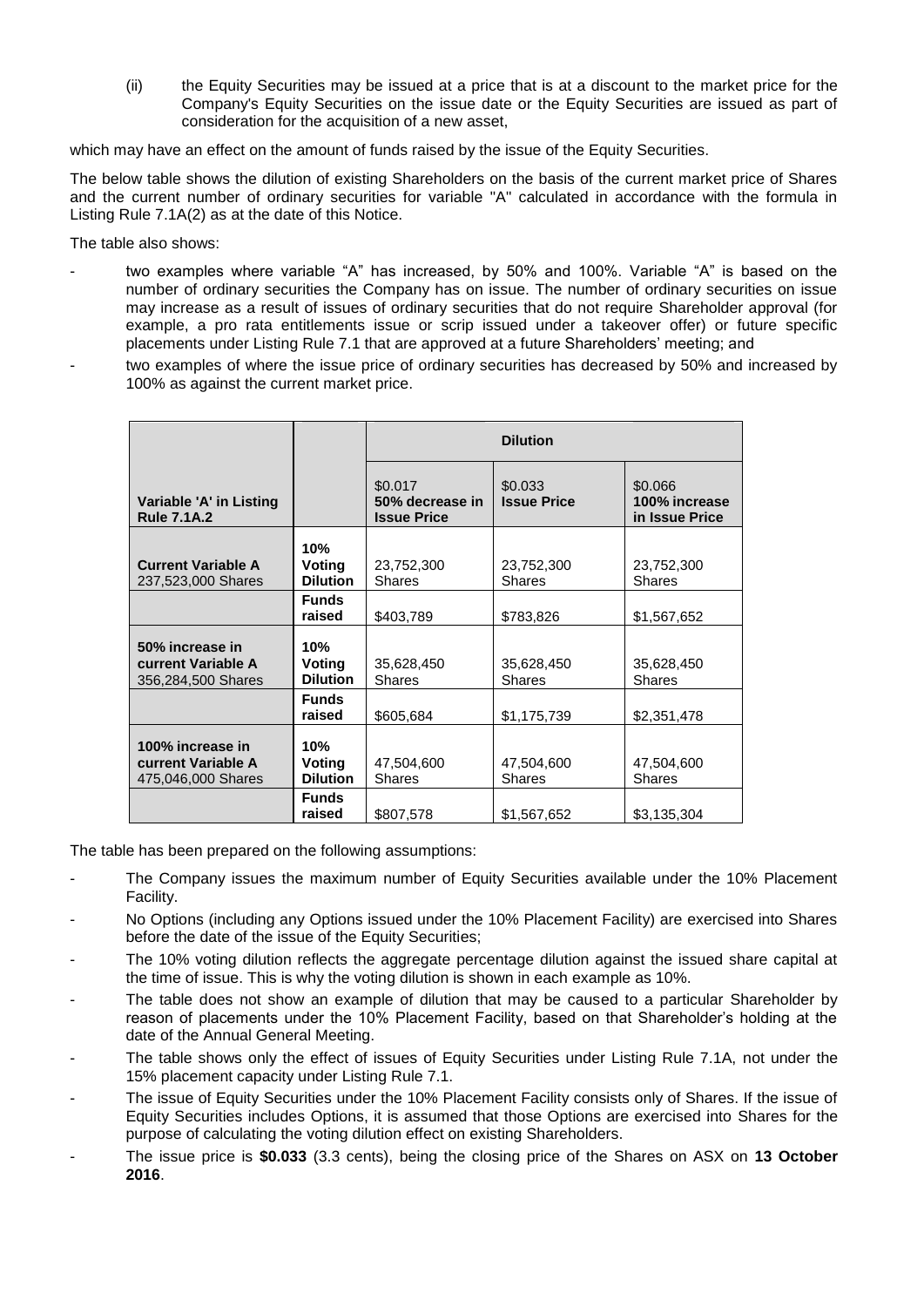- (c) The Company will only issue and allot the Equity Securities during the 10% Placement Period. The approval under Resolution 4 for the issue of the Equity Securities will cease to be valid in the event that Shareholders approve a transaction under Listing Rule 11.1.2 (a significant change to the nature or scale of activities or Listing Rule 11.2 (disposal of main undertaking).
- (d) The Company may seek to issue the Equity Securities for the following purposes:
	- (i) non-cash consideration for the acquisition of the new assets and investments. In such circumstances the Company will provide a valuation of the non-cash consideration as required by Listing Rule 7.1A.3; or
	- (ii) cash consideration. In such circumstances, the Company intends to use the funds raised towards an acquisition of new assets or investments (including expense associated with such acquisition) and continued exploration expenditure on the Company's current assets and/or general working capital.
- (e) The Company will comply with the disclosure obligations under Listing Rules 7.1A(4) and 3.10.5A upon issue of any Equity Securities.

The Company's allocation policy is dependent on the prevailing market conditions at the time of any proposed issue pursuant to the 10% Placement Facility. The identity of the allottees of Equity Securities will be determined on a case-by-case basis having regard to the factors including but not limited to the following:

- (i) the methods of raising funds that are available to the Company, including but not limited to, rights issue or other issue in which existing security holders can participate;
- (ii) the effect of the issue of the Equity Securities on the control of the Company;
- (iii) the financial situation and solvency of the Company; and
- (iv) advice from corporate, financial and broking advisers (if applicable).

The allottees under the 10% Placement Facility have not been determined as at the date of this Notice but may include existing substantial Shareholders and/or new Shareholders who are not related parties or associates of a related party of the Company.

Further, if the Company is successful in acquiring new resources assets or investments, it is likely that the allottees under the 10% Placement Facility will be the vendors of the new resources assets or investments.

(f) A voting exclusion statement is included in the Notice. At the date of this Notice, the Company has not approached any particular existing Shareholder or security holder or an identifiable class of existing security holder to participate in the issue of the Equity Securities. No existing Shareholder's votes will therefore be excluded under the voting exclusion in the Notice.

#### *Additional Disclosure under Listing Rule 7.3A*

The table below shows the total number of equity securities issued in the past 12 months preceding the date of the AGM and the percentages those issues represent of the total number of equity securities on issue at the commencement of the 12 month period.

| Equity securities on issue 12 months preceding the date of the<br>meeting (fully paid ordinary shares and unlisted options) | 239,046,000 |
|-----------------------------------------------------------------------------------------------------------------------------|-------------|
| Equity securities issued in the prior 12 month period                                                                       | 2,107,000   |
| Percentage previous issues represent of total number of equity<br>securities on issue at commencement of 12 month period    | 0.88%       |

See below details of issues of all equity securities made in the previous 12 months:

| Date of issue:                  | 24 December 2015                                                   |
|---------------------------------|--------------------------------------------------------------------|
| Number issued:                  | 2,107,000                                                          |
| Type of equity security:        | <b>Performance Rights</b>                                          |
| <b>Recipient of securities:</b> | Mr Noel Newell, Mr Andrew Adams                                    |
| <b>Price:</b>                   | Nil                                                                |
| <b>Consideration received:</b>  | Issue was for non-cash consideration as incentive for the Managing |
|                                 | Director and Commercial & Exploration Manager.                     |
| <b>Valuation of Non-Cash</b>    |                                                                    |
| <b>Consideration:</b>           | \$53,223                                                           |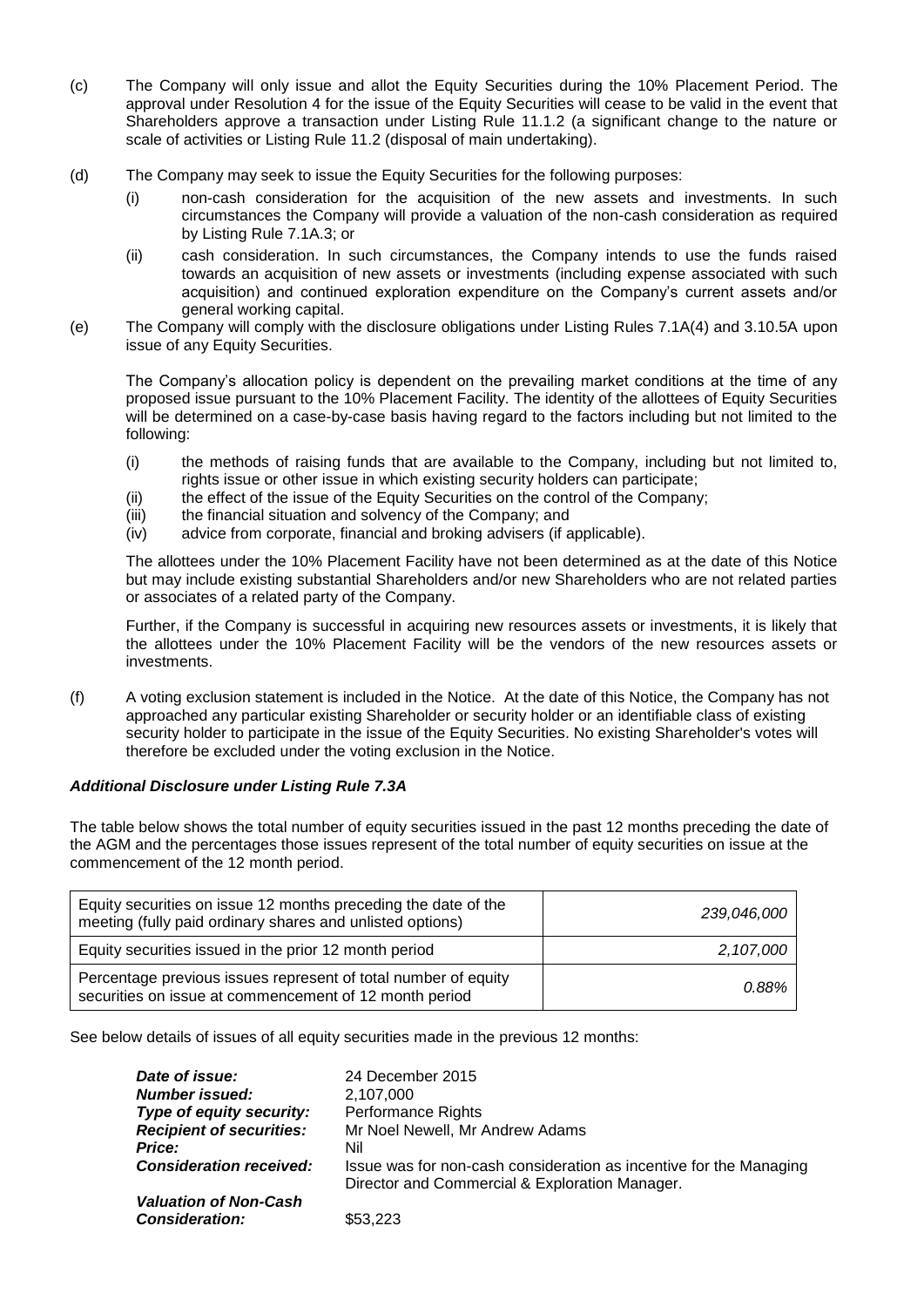## **GLOSSARY**

The following terms have the following meanings in this Explanatory Statement:

"**\$**" means Australian Dollars;

"**10% Placement Facility**" has the meaning as defined in the Explanatory Statement for Resolution 4;

"**10% Placement Period Facility**" has the meaning as defined in the Explanatory Statement for Resolution 4;

"**Annual Report**" means the Directors' Report, the Financial Report, and Auditor's Report, in respect to the year ended 30 June 2016;

"**ASX**" means ASX Limited ABN 98 008 624 691 or the Australian Securities Exchange, as the context requires;

"**Auditor's Report**" means the auditor's report on the Financial Report;

"**AEDST**" means Australian Eastern Daylight Standard Time.

"**Board**" means the Directors acting as the board of Directors of the Company or a committee appointed by such board of Directors;

"**Chairman**" means the person appointed to chair the Meeting of the Company convened by the Notice;

"**Closely Related Party**" means:

- (a) a spouse or child of the member; or
- (b) has the meaning given in section 9 of the Corporations Act.

"**Company**" means 3D Oil Limited ACN 105 597 279;

"**Constitution**" means the constitution of the Company as at the date of the Meeting;

"**Corporations Act**" means the Corporations Act 2001 (Cth);

"**Director**" means a Director of the Company;

"**Directors Report**" means the annual directors' report prepared under Chapter 2M of the Corporations Act for the Company and its controlled entities;

"**Equity Security**" has the same meaning as in the Listing Rules;

"**Explanatory Memorandum**" means the explanatory memorandum which forms part of the Notice;

"**Financial Report**" means the annual financial report prepared under Chapter 2M of the Corporations Act for the Company and its controlled entities;

"**Key Management Personnel**" means persons having authority and responsibility for planning, directing and controlling the activities of the Company, directly or indirectly, including any Director (whether executive or otherwise) of the Company;

"**Listing Rules**" means the Listing Rules of the ASX;

"**Meeting**" has the meaning given in the introductory paragraph of the Notice;

"**Notice**" means the Notice of Meeting accompanying this Explanatory Statement;

"**Proxy Form**" means the proxy form attached to the Notice;

"**Remuneration Report**" means the remuneration report which forms part of the Directors' Report of 3D Oil Limited for the financial year ended 30 June 2016 and which is set out in the 2016 Annual Report.

"**Resolution**" means a resolution referred to in the Notice;

"**Section**" means a section of the Explanatory Memorandum;

"**Share**" means a fully paid ordinary share in the capital of the Company;

"**Shareholder**" means shareholder of the Company;

"**VWAP**" means volume weighted average price.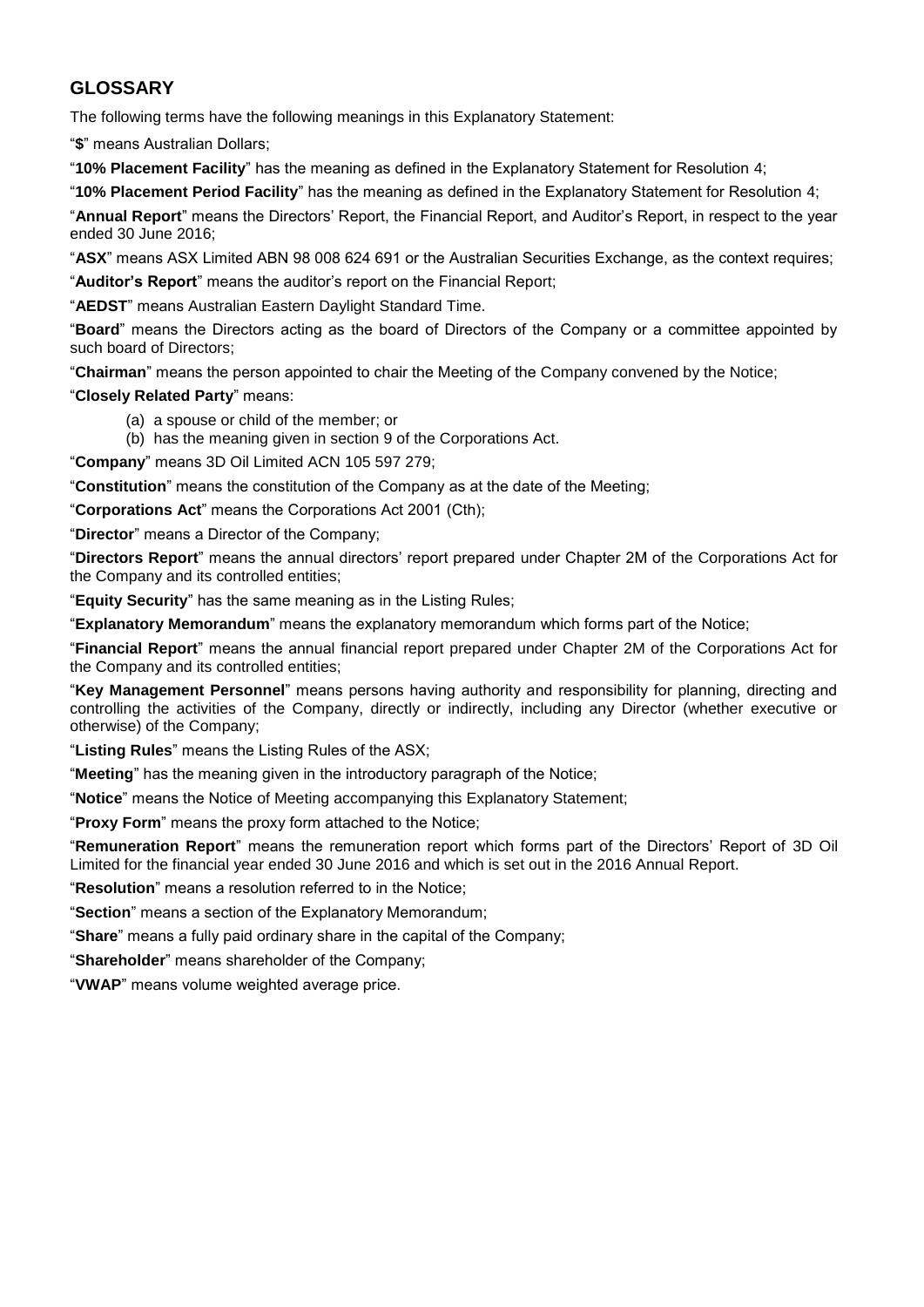

## **Lodge your vote:**

**Online:** www.investorvote.com.au  $\boxed{\Box}$ 

\*S000001Q01\*

## **By Mail:**

Computershare Investor Services Pty Limited GPO Box 242 Melbourne Victoria 3001 Australia

Alternatively you can fax your form to (within Australia) 1800 783 447 (outside Australia) +61 3 9473 2555

For Intermediary Online subscribers only (custodians) www.intermediaryonline.com

## **For all enquiries call:**

(within Australia) 1300 850 505 (outside Australia) +61 3 9415 4000

## **Proxy Form**



## **Vote and view the annual report online**

Go to www.investorvote.com.au **or** scan the QR Code with your mobile device. Follow the instructions on the secure website to vote. •

## **Your access information that you will need to vote:**

PLEASE NOTE: For security reasons it is important that you keep your SRN/HIN confidential.

### **For your vote to be effective it must be received by 3.00pm (AEDST) Sunday, 20 November 2016**

## **How to Vote on Items of Business**

All your securities will be voted in accordance with your directions.

#### **Appointment of Proxy**

**Voting 100% of your holding:** Direct your proxy how to vote by marking one of the boxes opposite each item of business. If you do not mark a box your proxy may vote or abstain as they choose (to the extent permitted by law). If you mark more than one box on an item your vote will be invalid on that item.

**Voting a portion of your holding:** Indicate a portion of your voting rights by inserting the percentage or number of securities you wish to vote in the For, Against or Abstain box or boxes. The sum of the votes cast must not exceed your voting entitlement or 100%.

**Appointing a second proxy:** You are entitled to appoint up to two proxies to attend the meeting and vote on a poll. If you appoint two proxies you must specify the percentage of votes or number of securities for each proxy, otherwise each proxy may exercise half of the votes. When appointing a second proxy write both names and the percentage of votes or number of securities for each in Step 1 overleaf.

**A proxy need not be a securityholder of the Company.**

## **Signing Instructions for Postal Forms**

**Individual:** Where the holding is in one name, the securityholder must sign.

**Joint Holding:** Where the holding is in more than one name, all of the securityholders should sign.

**Power of Attorney:** If you have not already lodged the Power of Attorney with the registry, please attach a certified photocopy of the Power of Attorney to this form when you return it.

**Companies:** Where the company has a Sole Director who is also the Sole Company Secretary, this form must be signed by that person. If the company (pursuant to section 204A of the Corporations Act 2001) does not have a Company Secretary, a Sole Director can also sign alone. Otherwise this form must be signed by a Director jointly with either another Director or a Company Secretary. Please sign in the appropriate place to indicate the office held. Delete titles as applicable.

### **Attending the Meeting**

Bring this form to assist registration. If a representative of a corporate securityholder or proxy is to attend the meeting you will need to provide the appropriate "Certificate of Appointment of Corporate Representative" prior to admission. A form of the certificate may be obtained from Computershare or online at www.investorcentre.com under the help tab, "Printable Forms".

**Comments & Questions:** If you have any comments or questions for the company, please write them on a separate sheet of paper and return with this form.